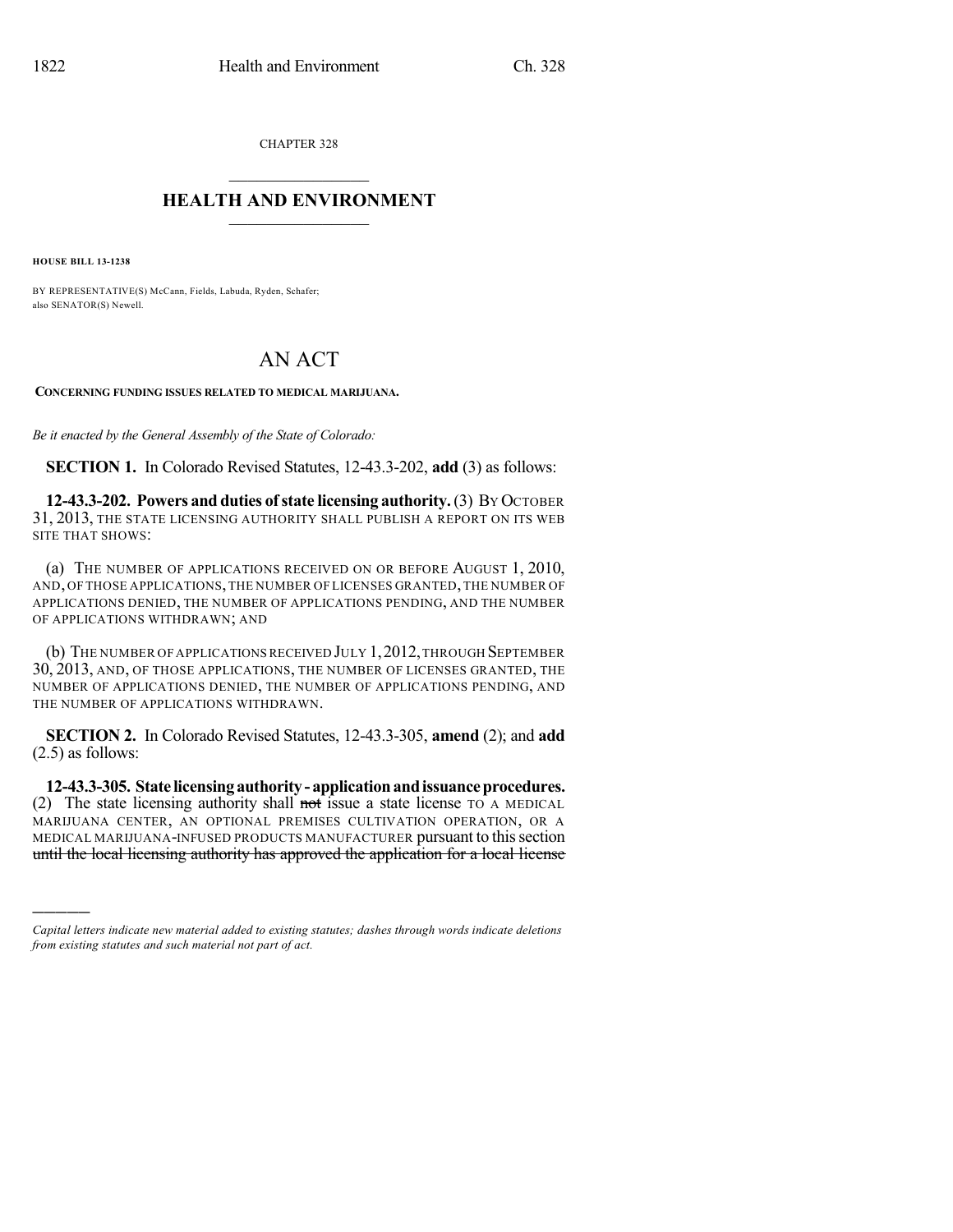and issued a local license as provided for in sections 12-43.3-301 to 12-43.3-303 UPON SATISFACTORY COMPLETION OF THE APPLICABLE CRIMINAL HISTORY BACKGROUND CHECK ASSOCIATED WITH THE APPLICATION, AND THE STATE LICENSE IS CONDITIONED UPON LOCAL LICENSING AUTHORITY APPROVAL. A LICENSE APPLICANT IS PROHIBITED FROM OPERATING A LICENSED MEDICAL MARIJUANA BUSINESS WITHOUT BOTH STATE AND LOCAL LICENSING AUTHORITY APPROVAL.THE DENIAL OF AN APPLICATION BY THE LOCAL LICENSING AUTHORITY SHALL BE CONSIDERED AS A BASIS FOR THE STATE LICENSING AUTHORITY TO REVOKE THE STATE-ISSUED LICENSE.

(2.5) AN APPLICANT THAT HAS BEEN PERMITTED TO OPERATE A MEDICAL MARIJUANA BUSINESS UNDER THE PROVISIONS OF SECTION  $12-43.3-103(1)$  (b) and HAS BEEN ISSUED A CONDITIONAL LICENSE BY THE STATE LICENSING AUTHORITY PURSUANT TO SUBSECTION (2) OF THIS SECTION MAY CONTINUE TO OPERATE THE BUSINESS WHILE AN APPLICATION IS PENDING WITH THE LOCAL LICENSING AUTHORITY.IFTHE LOCAL LICENSING AUTHORITY DENIES THE LICENSE APPLICATION, THE MEDICAL MARIJUANA BUSINESS SHALL CEASE OPERATIONS UPON RECEIVING THE DENIAL. THE DENIAL OF AN APPLICATION BY THE LOCAL LICENSING AUTHORITY SHALL BE CONSIDERED AS A BASIS FOR THE STATE LICENSING AUTHORITY TO REVOKE THE STATE-ISSUED LICENSE.

**SECTION 3.** In Colorado Revised Statutes, 12-43.3-310, **amend** (2), (3), (4), (6), (9) (b), and (12) as follows:

**12-43.3-310. Licensing in general.** (2) A medical marijuana center, optional premises cultivation operation, or medical marijuana-infused products manufacturer may not operate until it has been licensed by the local licensing authority and the state licensing authority pursuant to this article. IF THE STATE LICENSING AUTHORITY ISSUES THE APPLICANT A STATE LICENSE AND THE LOCAL LICENSING AUTHORITY SUBSEQUENTLY DENIES THE APPLICANT A LICENSE,THE STATE LICENSINGAUTHORITY SHALL CONSIDER THE LOCAL LICENSING AUTHORITY DENIAL AS A BASIS FOR THE REVOCATION OF THE STATE-ISSUED LICENSE. In connection with a license, the applicant shall provide a complete and accurate list of all owners, officers, and employees who work at, manage, own, or are otherwise SUBSTANTIALLY associated with the operation and shall provide a complete and accurate application asrequired by the state licensing authority.

(3) A medical marijuana center, optional premises cultivation operation, or medical marijuana-infused products manufacturer shall notify the state licensing authority in writing within ten days after an owner, officer, or employee MANAGER ceasesto work at, manage, own, or otherwise be associated with the operation. The owner, officer, or employee MANAGER shall surrender his or her TO THE STATE LICENSING AUTHORITY ANY identification card to THAT MAY HAVE BEEN ISSUED BY the state licensing authority on or before the date of the notification.

(4) A medical marijuana center, optional premises cultivation operation, or medical marijuana-infused products manufacturer shall notify the state licensing authority in writing of the name, address, and date of birth of an owner, officer, OR manager or employee before the new owner, officer, or employee, MANAGER begins working at, managing, owning, or being associated ASSOCIATING with the operation. The ANY owner, officer, manager or employee shall pass a fingerprint-based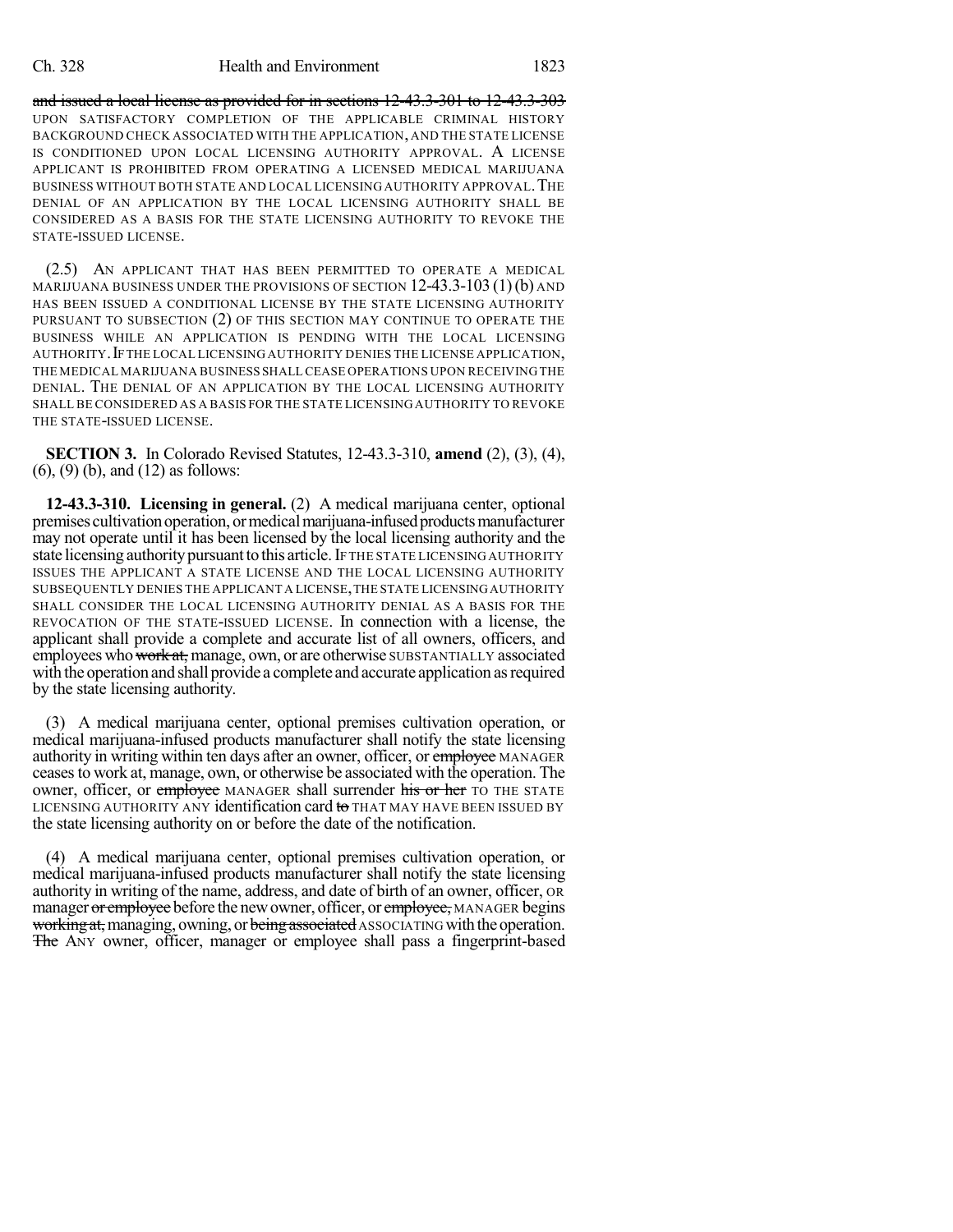criminal history record check as required by the state licensing authority and obtain the required identification prior to being associated with, managing, owning, or working at the operation.

(6) All officers AND managers and employees of a medical marijuana center, optional premises cultivation operation, or medical marijuana-infused products manufacturer shall be residents of Colorado upon the date of their license application. An owner shall meet the residency requirements in section 12-43.3-307  $(1)$  (m). A local licensing authority shall not issue a license provided for in this article until that share of the license application fee due to the state has been received by the department of revenue. All licenses granted pursuant to this article shall be valid for a period not to exceed two years after the date of issuance unless revoked or suspended pursuant to this article or the rules promulgated pursuant to this article.

(9)(b) A local licensing authority shall not transferlocation of orrenewa license to sell medical marijuana until the applicant for the license produces PROVIDES VERIFICATION THAT a license WAS issued and grantedbythe state licensingauthority covering the whole period for which a license or license renewal is sought FOR THE PREVIOUS LICENSE TERM. THE STATE LICENSING AUTHORITY SHALL NOT TRANSFER LOCATION OF OR RENEW A STATE LICENSE UNTIL THE APPLICANT PROVIDES VERIFICATION THAT A LICENSE WAS ISSUED AND GRANTED BY THE LOCAL LICENSING AUTHORITY FOR THE PREVIOUS LICENSE TERM.

(12) Each licensee shall manage the licensed premises himself or herself or employ a separate and distinct manager on the premises and shall report the name of the manager to the state and local licensing authorities. The licensee shall report any change in manager to the state and local licensing authorities thirty days prior to the change pursuant to section 12-43.3-309 SUBSECTION (4) OF THIS SECTION.

**SECTION 4.** In Colorado Revised Statutes, 12-43.3-301, **amend** (3) and (4) as follows:

**12-43.3-301. Local licensing authority - applications - licenses.** (3) An application for a license specified in subsection (1) ofthissection shall be filed with the STATE LICENSING AUTHORITY AND THE appropriate local licensing authority on forms provided by the state licensing authority and shall contain such information as the state licensing authority may require and any forms as the local licensing authority may require. Each application shall be verified by the oath or affirmation of the persons prescribed by the state licensing authority.

(4) An applicant shall file, at the time of application for a local license, plans and specifications for the interior of the building if the building to be occupied is in existence at the time. If the building is not in existence, the applicant shall file a plot plan and a detailed sketch for the interior and submit an architect's drawing of the building to be constructed. In its discretion, the local or state licensing authority may impose additional requirements necessary for the approval of the application.

**SECTION 5.** In Colorado Revised Statutes, 12-43.3-302, **amend** (5) as follows:

**12-43.3-302. Public hearing notice - posting and publication.** (5) (a) A local